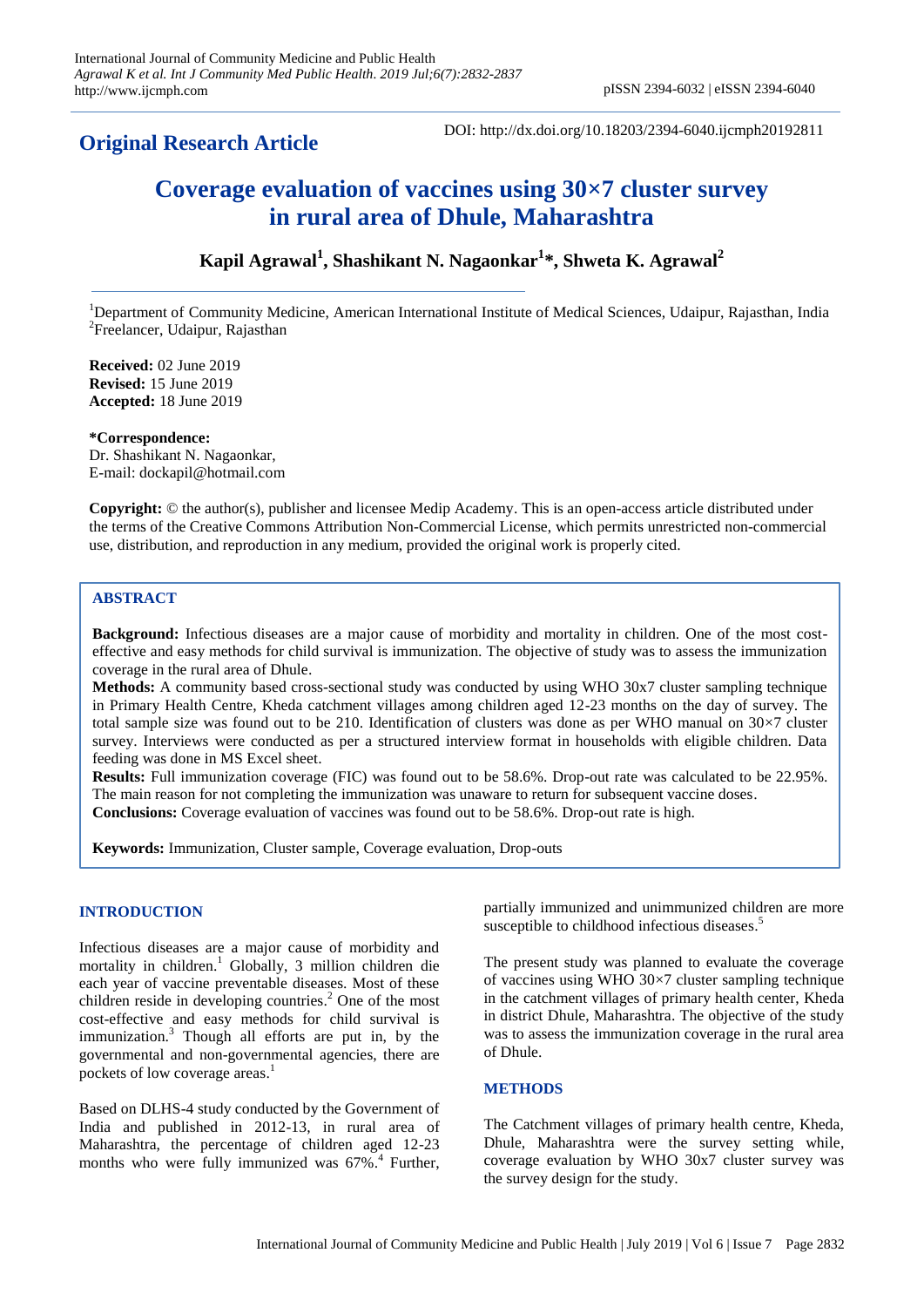The standard WHO 30x7 cluster survey method was used to evaluate the immunization coverage. <sup>6</sup> This is a cluster sampling technique. Cluster sampling requires that samples be taken from only a sample of the subgroups. The  $30\times7$  cluster sampling is often referred to as "twostage sampling". The first stage of the sampling is probability proportionate to size (PPS) and the second stage is random. Children aged 12–23 months on the day of survey were the target age group. Since this survey was conducted to represent the most recent performance of the immunization system, the youngest possible children were chosen. Children aged 12–23 months are usually the most commonly chosen target population. The determination of sample size was done as per the WHO "Immunization coverage cluster survey".<sup>6</sup> For sample size determinations to estimate the coverage, the following were determined, estimated or assumed beforehand:

- Anticipated level of immunization coverage
- Desired precision of the estimate
- The level of statistical confidence of the estimate (confidence level)
- Magnitude of differences of coverage among and within the clusters (design effect)

The total sample size was estimated (the total number of children to be surveyed) using the equation below.

$$
n_{\min} = DE \times \frac{z^2 1 - \alpha/2 \times p \times (1 - p)}{d^2}
$$

The minimum total sample worked out to 192. Since we were going to use 30 clusters, the sample size per cluster worked out to  $192 \div 30 = 6.2$ . Rounded off, number of children to be surveyed in each of the 30 clusters was 7. Thus 210 children was the total sample size for 30 cluster survey. The study was conducted from  $2<sup>nd</sup>$  November 2015 to  $14<sup>th</sup>$  November 2015.

A cluster is a collection of households with identifiable geographical boundaries. The clusters used for this immunization coverage assessment were villages under PHC Nakane. Based on the projected 2016 village wise population, cumulative populations, sampling interval and selection of random number, all the 30 clusters were identified. The details of cluster selection were done as per WHO 30X7 cluster survey. 6 Survey tools and data entry tools were developed. Inputs and comments were taken. Pre-testing of the survey tools was done on the day of the field coordinators' orientation, before the field survey. Pre-tested in the field was done by same field coordinators who conducted the field activities of the survey under supervision. No major concerns came up regarding the survey tools during the pre-testing.

MS Excel based data management tools were developed. The pre-testing was done by entering data collected during pre-testing of survey tools.

The field implementation for the survey was conducted as per a detailed plan devised beforehand. Establishing of households of the selected clusters was not going to be possible. Therefore the core team decided that in every cluster, the geographical center of the cluster would be visited. From there, the investigators (FCs and Supervisor) would move in a randomly chosen direction. The first house would be the house corresponding to a random number chosen beforehand. Both, the direction in which the investigator would move and the random number for choosing the first house, were generated using the computer for each cluster.

After visiting the first household the second household to be visited was the one that was nearest to the first. The nearest household is defined as the household reachable in the shortest time on foot from the household just visited. The nearest household need not be in direct line of vision or on the same side of the street or road. If there are two or more households equally near to the one just visited, select the one on the immediate right as one stands in the doorway of the house looking out. Interviews were conducted as per a structured interview format in households with eligible children. Each investigator was directly supervised by a supervisor during each interview. The child was considered as fully immunized if he/she has received a dose of BCG, 3 doses of DPT and OPV and a dose of Measles vaccine. The child was considered as unimmunized if he/she did not receive any of these vaccines and partially immunized if some vaccine doses were given.

Data entry was done internally. A strict 3-stage quality check mechanism instituted –

- Every format submitted by FCs was scrutinized by survey focal point; most errors and omissions could be corrected at submission point.
- In-built checks and balances were introduced in the data entry tool at the time of development.
- 10% random check of entered data against actual forms.

### **RESULTS**

Table 1 indicates the distribution of 30 clusters among all the 12 villages under PHC, Kheda catchment areas. The sampling interval was calculated out to be 1282 and random number was 1117. The total population covered by the PHC was 38465. Bigger villages namely; Morane, Chaugao and Kheda had 4 or more clusters.

Out of the 210 children, 51% were male, 43.8% were the 1 st child, 73.3% had institutional delivery, only 42% had their immunization cards available and parents were mostly literate. Further, 77% resided in a joint family (Table 2).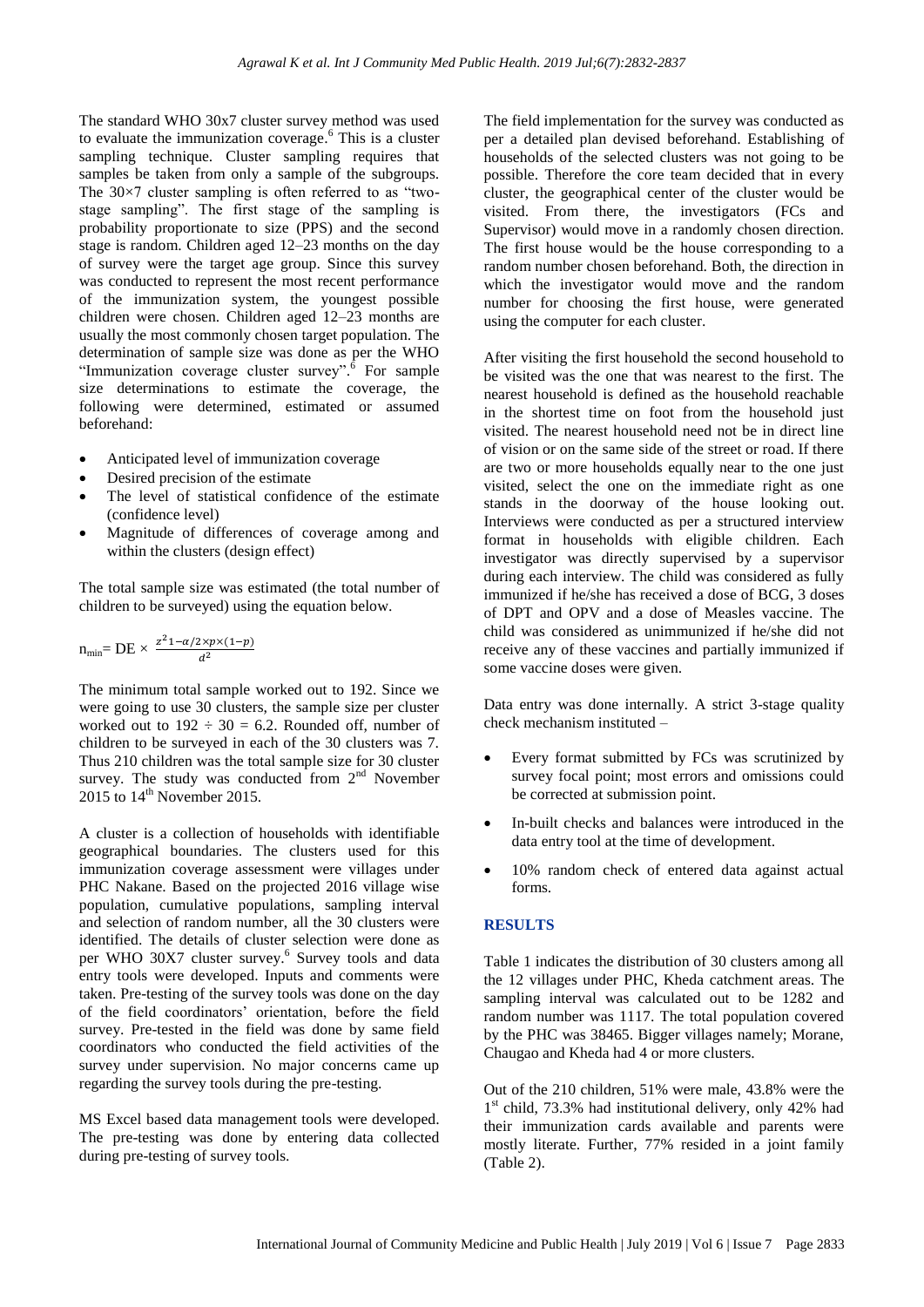|                     | <b>Subcentre</b> | <b>Village</b><br>(cluster) | <b>Type</b> | <b>Population</b> | <b>Cumulative</b><br>population | Cluster no.    | <b>Direction</b><br>from centre<br>of cluster | Number of 1st<br>house from<br>centre of cluster<br>in this direction |
|---------------------|------------------|-----------------------------|-------------|-------------------|---------------------------------|----------------|-----------------------------------------------|-----------------------------------------------------------------------|
| <b>PHC</b><br>Kheda | Morane           | Morane                      | Rural       | 6932              | 6932                            | 1,2,3,4,5      | North                                         | 13                                                                    |
|                     | Morane           | Nakane                      | Rural       | 3047              | 9979                            | 6,7            | East                                          | 12                                                                    |
|                     | Morane           | Mahindale<br>-Haranmal      | Rural       | 2859              | 12838                           | 8,9,10         | West                                          | 11                                                                    |
|                     | Udane            | Udane                       | Rural       | 3625              | 16463                           | 11,12          | North                                         | 15                                                                    |
|                     | Udane            | Var                         | Rural       | 3457              | 19920                           | 13, 14, 15     | South                                         | 23                                                                    |
|                     | Udane            | Kundane                     | Rural       | 2798              | 22718                           | 16,17          | East                                          | 27                                                                    |
|                     | Chaugao          | Chaugao                     | Rural       | 4427              | 27145                           | 18, 19, 20, 21 | West                                          | 3                                                                     |
|                     | Chaugao          | Gotane                      | Rural       | 3213              | 30358                           | 22,23          | South                                         | 2                                                                     |
|                     | Chaugao          | Hingane                     | Rural       | 402               | 30760                           | 24             | North                                         | $\overline{7}$                                                        |
|                     | Kheda            | Kheda                       | Rural       | 5817              | 36577                           | 25, 26, 27, 28 | West                                          | 57                                                                    |
|                     | Kheda            | Sutrepada                   | Rural       | 747               | 37324                           | 29             | East                                          | 8                                                                     |
|                     | Kheda            | Sanjori                     | Rural       | 1141              | 38465                           | 30             | North                                         | 14                                                                    |

## **Table 1: 30×7 clusters- visiting details.**

Sampling interval= 1282; Random number: 1117.

## **Table 2: Profile of sampled children.**

|                                     | <b>Children</b> |                |  |
|-------------------------------------|-----------------|----------------|--|
| <b>Profile</b>                      | <b>Number</b>   | Percentage (%) |  |
| <b>Total</b>                        | 210             | 100            |  |
| <b>Residence</b>                    |                 |                |  |
| Rural                               | 210             | 100            |  |
| <b>Sex</b>                          |                 |                |  |
| Male                                | 107             | 51             |  |
| Female                              | 103             | 49             |  |
| <b>Birth order</b>                  |                 |                |  |
| $\mathbf{1}$                        | 92              | 43.8           |  |
| $\overline{c}$                      | 80              | 38.1           |  |
| 3                                   | 28              | 13.3           |  |
| $\overline{4}$                      | 7               | 3.3            |  |
| 5                                   | $\overline{3}$  | 1.4            |  |
| Place of delivery                   |                 |                |  |
| Institutional                       | 154             | 73.3           |  |
| Home                                | 56              | 26.7           |  |
| Availability of immunization card   |                 |                |  |
| Available                           | 88              | 42             |  |
| Not available                       | 122             | 58             |  |
| <b>Social categories</b>            |                 |                |  |
| $\overline{SC}$                     | $\overline{25}$ | 11.9           |  |
| ST                                  | 66              | 31.4           |  |
| OBC                                 | 98              | 46.6           |  |
| Others                              | 21              | 10             |  |
| <b>Educational status of mother</b> |                 |                |  |
| Illiterate                          | 68              | 32.3           |  |
| Some middle school                  | 17              | $\overline{8}$ |  |
| Some high school                    | 96              | 45.7           |  |
| Some junior college                 | 23              | 11             |  |
| Graduate                            | 6               | 2.9            |  |

Continued.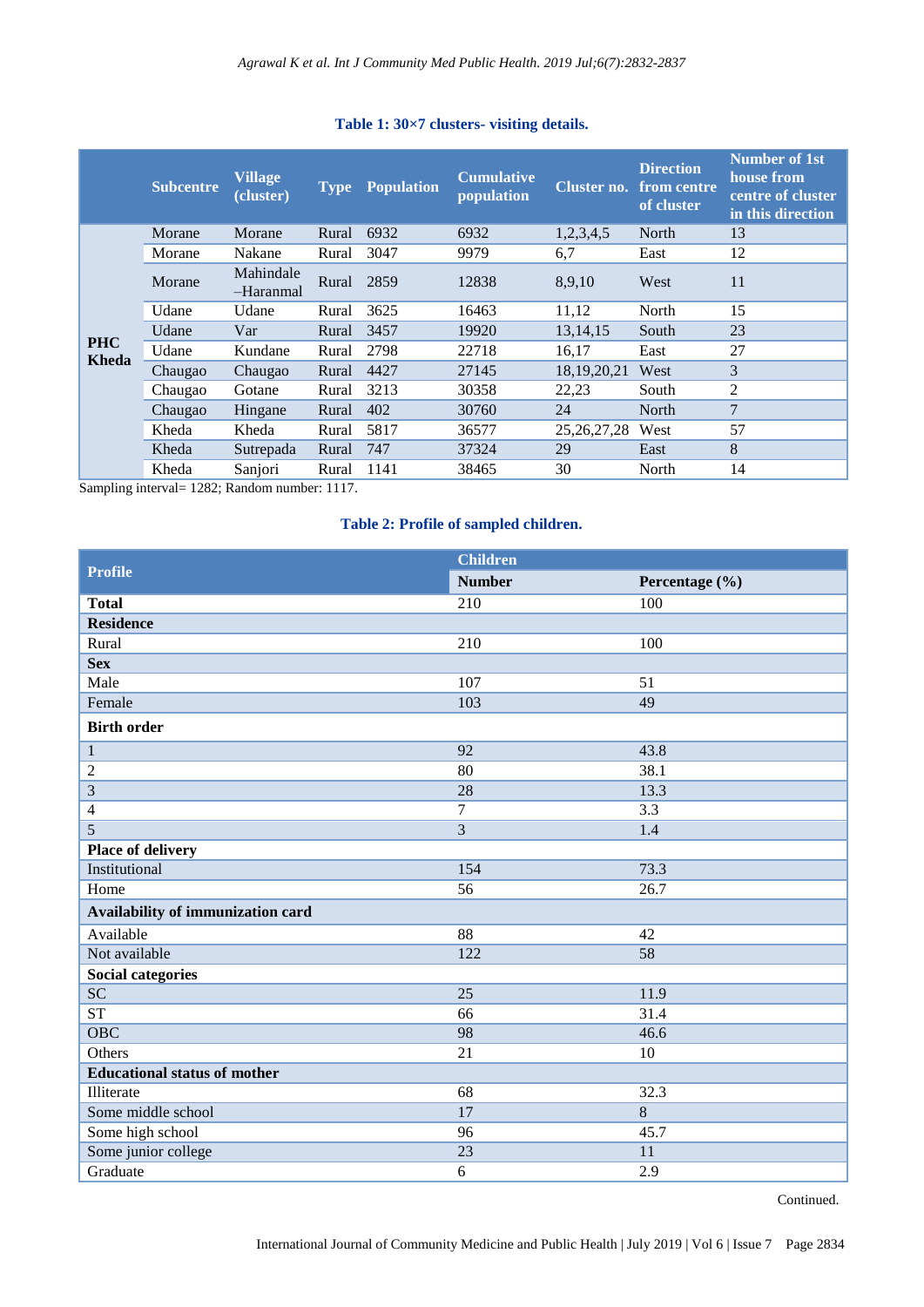| <b>Profile</b>                      | <b>Children</b> |                    |  |  |  |
|-------------------------------------|-----------------|--------------------|--|--|--|
|                                     | <b>Number</b>   | Percentage $(\% )$ |  |  |  |
| <b>Educational status of father</b> |                 |                    |  |  |  |
| Illiterate                          | 38              | 18                 |  |  |  |
| Some middle school                  | 20              | 9.5                |  |  |  |
| Some high school                    | 89              | 42.4               |  |  |  |
| Some junior college                 | 46              | 21.9               |  |  |  |
| Graduate                            | 17              | 8.1                |  |  |  |
| <b>Type of family</b>               |                 |                    |  |  |  |
| Joint                               | 162             | 77.1               |  |  |  |
| Nuclear                             | 48              | 22.9               |  |  |  |

### **Table 3: Distribution of children as per the immunization status.**

| <b>Variables</b>                    | <b>Fully immunized</b> | <b>Partially immunized</b> | <b>Un-immunized</b> |  |
|-------------------------------------|------------------------|----------------------------|---------------------|--|
| <b>Total</b>                        | 58.6                   | 37.1                       | 4.3                 |  |
| <b>Sex</b>                          |                        |                            |                     |  |
| Male                                | 63.5                   | 31.8                       | 4.7                 |  |
| Female                              | 53.4                   | 42.7                       | 3.9                 |  |
| <b>Birth order</b>                  |                        |                            |                     |  |
| $\mathbf{1}$                        | 60.9                   | 38                         | 1.1                 |  |
| $\overline{2}$                      | 60                     | 36.3                       | 3.7                 |  |
| $\mathfrak{Z}$                      | 57.1                   | 35.7                       | 7.1                 |  |
| $\geq 4$                            | 30                     | 40                         | 30                  |  |
| Place of delivery                   |                        |                            |                     |  |
| Institutional                       | 69.5                   | 29.9                       | 0.6                 |  |
| Home                                | 28.6                   | 57.1                       | 14.3                |  |
| Availability of immunization card   |                        |                            |                     |  |
| Available                           | 78.4                   | 21.6                       | $\mathbf{0}$        |  |
| Not available                       | 44.3                   | 48.3                       | 7.4                 |  |
| <b>Social categories</b>            |                        |                            |                     |  |
| <b>SC</b>                           | 56                     | 44                         | $\overline{0}$      |  |
| ${\cal ST}$                         | 22.7                   | 65.2                       | 12.1                |  |
| <b>OBC</b>                          | 77.5                   | 21.4                       | $\mathbf{1}$        |  |
| Others                              | 85.7                   | 14.3                       | $\boldsymbol{0}$    |  |
| <b>Inter-personal communication</b> |                        |                            |                     |  |
| IPC-2 messages given                | 64.8                   | 35.2                       | $\boldsymbol{0}$    |  |
| IPC-1 message given                 | 32                     | 68                         | $\overline{0}$      |  |
| <b>Educational status of mother</b> |                        |                            |                     |  |
| Literate                            | 70.4                   | 29.6                       | $\mathbf{0}$        |  |
| Illiterate                          | 33.8                   | 52.9                       | 13.2                |  |
| <b>Type of family</b>               |                        |                            |                     |  |
| Joint                               | 59.9                   | 36.4                       | 3.7                 |  |
| Nuclear                             | 54.2                   | 39.6                       | 6.2                 |  |

The percentage of children who were fully immunized, partially immunized and unimmunized was found out to be 58.6%, 37.1% and 4.3% respectively. The coverage evaluation among various variables is also given in the Table 3.

The Table 4 shows distribution of availability and nonavailability of immunization cards based on the sex of the child. Out of the 88 children having cards available, 53.4% were male.

Out of the 113 children not having cards available, 48.7% were male. 9 children had no card as they were unimmunized .

BCG coverage was 93.3%. Measles coverage was 71.9%. Drop-out rate (BCG to Measles) was 22.95% (Table 5).

Unaware of need for returning for subsequent doses was the reason among 60.3% of children who were partially immunized (Table 6).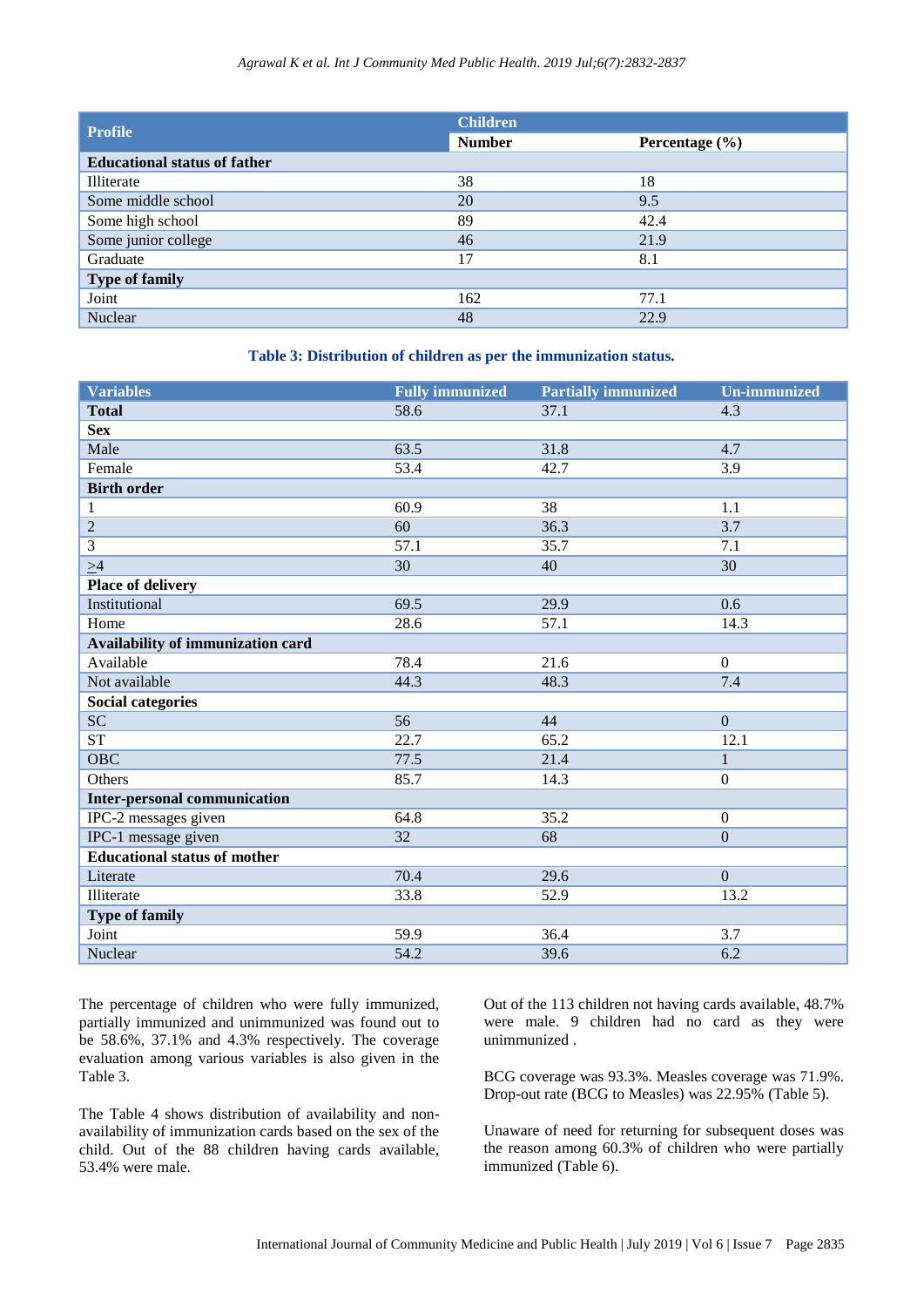| Immunization<br>card | <b>Available</b> | <b>Not</b><br>available | No card  |
|----------------------|------------------|-------------------------|----------|
|                      | N(%)             | $N(\%)$                 | $N(\%)$  |
| <b>Total</b>         | 88 (41.9)        | 113 (53.8)              | 9(4.3)   |
| <b>Sex</b>           |                  |                         |          |
| Male                 | 47 (53.4)        | 55 (48.7)               | 5(55.6)  |
| Female               | 41(46.6)         | 58 (51.3)               | 4 (44.4) |

## **Table 4: Distribution based on availability or nonavailability of immunization card.**

### **Table 5: Coverage of vaccines among children.**

| <b>Vaccine</b>             | Percentage $(\% )$ |  |  |  |
|----------------------------|--------------------|--|--|--|
| <b>BCG</b>                 | 93.3               |  |  |  |
| DPT <sub>1</sub>           | 94.3               |  |  |  |
| DPT <sub>2</sub>           | 89.5               |  |  |  |
| DPT3                       | 69.5               |  |  |  |
| OPV1                       | 94.3               |  |  |  |
| OPV <sub>2</sub>           | 89.5               |  |  |  |
| OPV3                       | 69.5               |  |  |  |
| <b>Measles</b>             | 71.9               |  |  |  |
| Vitamin A                  | 67.1               |  |  |  |
| <b>Immunization status</b> |                    |  |  |  |
| Fully immunized            | 58.6               |  |  |  |
| Partially immunized        | 37.1               |  |  |  |
| Unimmunized                | 4.3                |  |  |  |

#### **Table 6: Reasons for not completing immunization/non-immunization.**

| <b>Reasons for not completing</b><br>immunization      | <b>Number</b>  | $\%$ |  |  |
|--------------------------------------------------------|----------------|------|--|--|
| Unaware of need for returning<br>for subsequent doses. | 47             | 60.3 |  |  |
| <b>Fear of adverse effects</b>                         | 11             | 14.1 |  |  |
| Unaware of need for<br>immunization                    | 9              | 11.5 |  |  |
| Mother too busy                                        | 9              | 11.5 |  |  |
| Vaccine not available                                  | $\mathfrak{D}$ | 2.3  |  |  |
| <b>Reasons for non-immunization</b>                    |                |      |  |  |
| <b>Unaware of need for</b><br>immunization             | 6              | 66.7 |  |  |
| <b>Fear of adverse effects</b>                         | 3              | 33.3 |  |  |

#### **DISCUSSION**

The WHO 30×7 cluster sampling technique for evaluating vaccine coverage among children has been found to be very useful, convenient and operationally feasible by the investigators and public health administrators in developing countries. This technique allows a small number of the target population to be sampled while providing statistically valid data that can be extrapolated to the whole population.

In the current community based survey in the rural area of Dhule, Maharashtra, the percentage of children who

were fully immunized, partially immunized and unimmunized was found out to be 58.6%, 37.1% and 4.3% respectively.

The District Level Health Survey-4 (DLHS-4) study conducted by the Government of India and published in 2012-13 showed that in rural area of Maharashtra the percentage of children who were fully immunized, partially immunized and unimmunized was found out to be 66.7%, 31.5% and 1.8% respectively  $4$ . Our findings are lower than the state average for fully immunized, partially immunized and unimmunized children. Our findings also revealed that the percentage of children belonging to ST (schedule tribe) who were fully immunized, partially immunized and unimmunized was 22.7%, 65.2% and 12.1% respectively which is strikingly much lower than the other population. Additionally, Dhule has a larger proportion of ST population. We would like to suggest it to be one of the possible explanations of lower coverage of vaccines in our study than the state average.

To the best of our knowledge and extensive review of literature we did not find any study on coverage evaluation of vaccines in Dhule, Maharashtra. So we were not able to compare our findings with other studies of the region. However, a similar study conducted by Jatti et al in Miraj, Maharashtra revealed that 60.5% children were fully immunized. <sup>2</sup> Negligence of parents towards immunization was the main reason for incomplete immunization in their study. Our findings show that unaware for the need of returning for subsequent doses was the main reason for not completing immunization in 60% of children.

A study conducted by Gupta et al in rural area of Pune, Maharashtra revealed that the fully immunized children were 83.6%. <sup>1</sup> While, Malkar et al in a study in rural area of Beed, Maharashtra concluded that 78.5% children were fully immunized. <sup>7</sup> Goyal et al in a study in rural area of Haryana showed the fully immunized and partially immunized percentage to be 73.15% and  $23.85\%$  respectively.<sup>3</sup> However, Pandey et al in their study found that fully immunized and partially immunized to be 76.19% and 22.86% respectively.<sup>5</sup>

BCG coverage in our study was found out to be 93.3%. Similar findings are reported by DLHS-4 study for Dhule and Maharashtra as well. 4 Jatti et al and Pandey et al in their studies also reported the BCG coverage to be around 93%.<sup>2</sup> BCG to Measles drop-out rate was calculated to be 22.95%. Similar higher rate of drop-out was reported by Jatti et al.<sup>2</sup>

Higher drop –out rate indicates the failure of the parents to bring their children for subsequent vaccine doses. Our study highlights that the parents/mother were unaware to return for subsequent vaccine doses as the main reason for not completing the immunization was. It emphasizes the importance of health workers providing vaccination